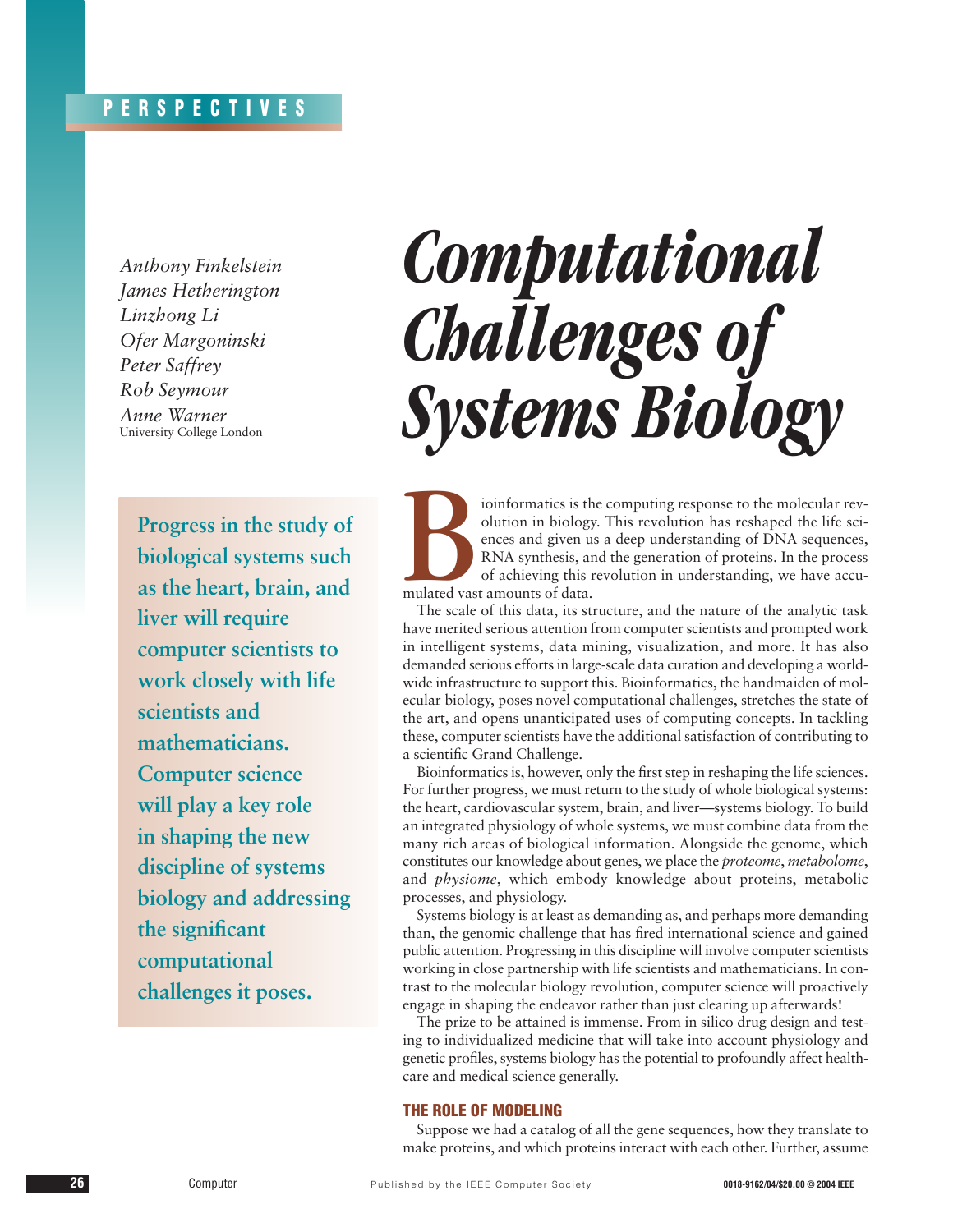

*Figure 1. Building models in systems biology. The models should span from DNA and gene expression to intracellular networks to cellto-cell and transmembrane signals and through to the organ level.*

we know the way in which the protein backbones fold—whether into sheets, helices, or other shapes with differing properties. For several reasons, we would not be able to put them into a functionally meaningful framework simply from the data.

First, all proteins undergo post-translational modification that adds side chains like sugars to make, for example, *glycoproteins*—important constituents of cell membranes. These additions influence the shape and properties of proteins and hence their function and behavior. Further, just because two proteins can interact in principle does not mean that they do so in real cells. Also, metabolic processes synthesize many small, functionally important molecules. For example, many neurotransmitters are made by cells, not translated from RNAs. Biological systems are so enormously complicated that, however much we learn about them, it will be impossible to create a full simulation based on complete understanding.

Thus, a bottom-up, data-driven strategy will not work. We cannot build an understanding of biological systems from an understanding of the components alone. We must seek other approaches.

Modeling lies at the heart of systems biology. We can use experimental information to build models at different biological scales, integrating them to create an orchestrated assemblage ranging from gross models of physiological function through detailed models that build directly on molecular data. As Figure 1 shows, in principle these models should span from DNA and gene expression to intracellular networks, to cell-to-cell and transmembrane signals, and through to the organ level. Tenuously, we might eventually construct such models at the organism level.

We thus introduce two key concepts for systems biology, methodologies forced upon us by the peculiar complexity of biological systems. First, we acknowledge the importance of simplification because biological complexity requires us to model, not simulate. Second, we acknowledge the importance of both modularity and the integration of

modules. Biological complexity requires us to break our systems into manageable components, but it also requires us to reassemble them because behaviors can emerge that we cannot understand from the components alone.

The resulting models can provide coarse-grained prediction, be used as a scaffold for our emerging understanding of the data, identify gaps in our biological knowledge, and, if the models are good, predict new behaviors that we can explore experimentally. Iteration between model and experiment provides the key to ensuring that models are realistic. Given that researchers may need a different technique to study each component, it is difficult if not impossible to undertake physiological studies of whole systems in which the individual components are monitored simultaneously.

This agenda poses some serious challenges to the construction, integration, and management of the models—challenges that computer scientists are well placed to meet.

#### **MODELING STATE OF THE ART**

Denis Noble and colleagues<sup>1</sup> developed the heart model that provides the paradigmatic example of systems biology. Their work provides a computational model of the heart's electrical and mechanical activity when healthy and when diseased. The model has been linked to sophisticated visualizations, particularly solid geometry models. It has also proven invaluable in developing an understanding of cardiac arrhythmia, with consequences for drug design and testing.<sup>2</sup>

The model itself has evolved from its relatively simple beginnings as an adaptation of the classic Hodgkin-Huxley squid axon model<sup>3</sup> to its current form, which involves hundreds of equations and adjunct models. Despite this sophistication and the large amount of effort it has consumed, the model only covers a small part of the heart's mechanical, electrophysiological, and chemical phenomena.

In addition to revealing what researchers can achieve, the heart model also suggests the scale of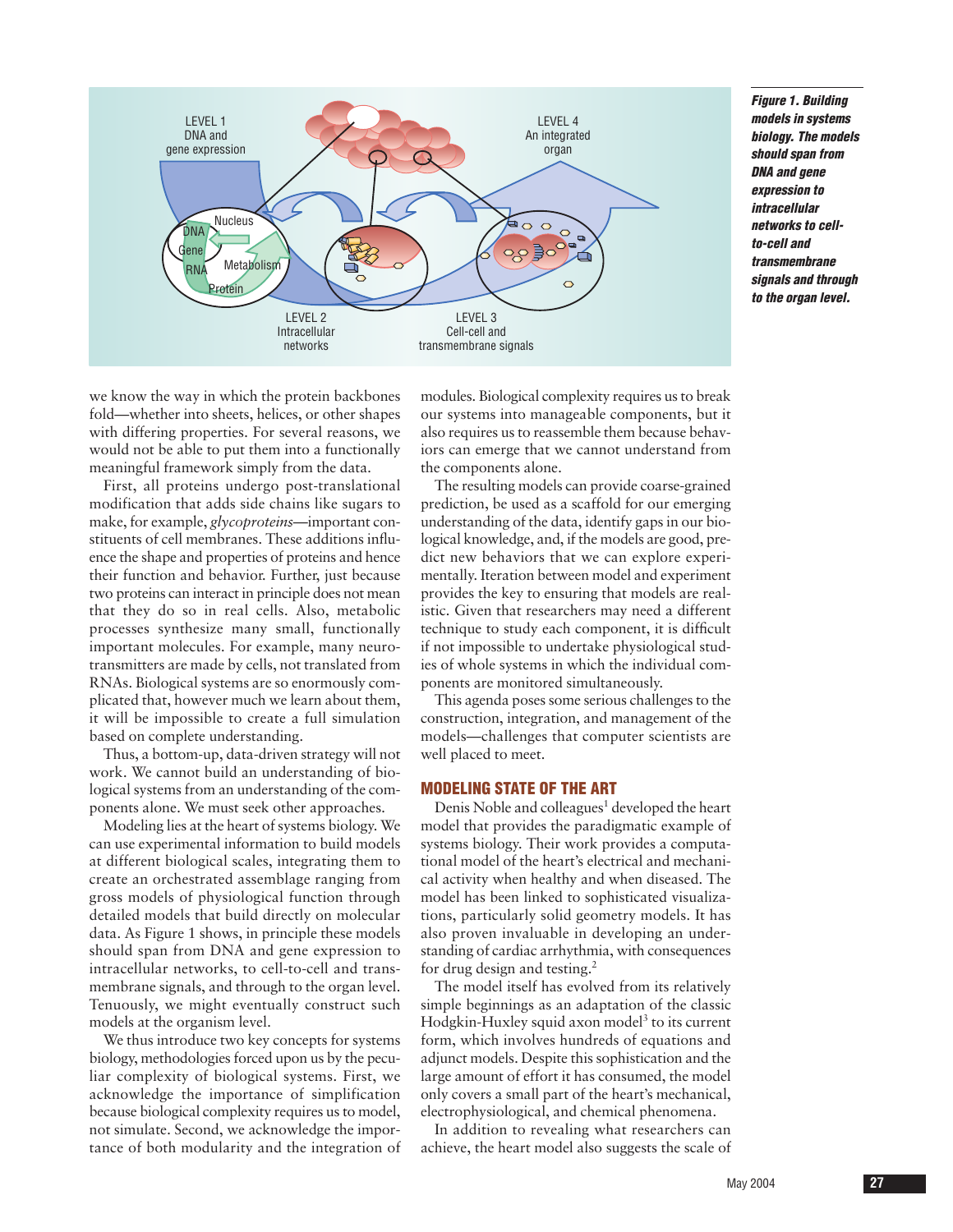**Iteration between model and experiment provides the key to ensuring that models are realistic.**

the challenge that systems biology presents. It has been the seed for the Physiome project,<sup>4</sup> which collects and catalogs biological models and supports access to these models. The Physiome project also provides Web-accessible databases of biological data that researchers can potentially link to models.

Other researchers have produced a plethora of stand-alone models to simulate various biological phenomena. Although most are relatively simple, some models demonstrate more sophistication. One example, the bacterial model that Dennis Bray and colleagues created,<sup>5</sup> simulates chemosensitivity and the motion of flagella, the thin projections from cells.

Many models are provisional, in that they embed contested hypotheses about biological function or structure or are otherwise only partially validated. Stand-alone biological modeling has attracted some attention from computer scientists. In particular, certain biological phenomena such as biochemical networks appear to lend themselves to representation in formal schemes such as process calculi, opening the possibility for formal analysis and reasoning—an avenue some researchers have already pursued.<sup>6</sup> Only a small proportion of stand-alone models are accessible to those outside their development groups or have been documented in a form other than the scientific papers in which they originally appeared.

#### **MODEL INTEGRATION**

Although vital to systems biology, model integration has only recently received the attention it deserves. In general, ad hoc, handcrafted, tightly coupled integration of stand-alone models is the state of the art. The Systems Biology Workbench project seeks to advance the practice of model integration. This project consists of two distinct components.

The Systems Biology Markup Language<sup>7</sup> is an XML language for representing biochemical network models. SBML has largely been driven by a pragmatic concern to facilitate the exchange of models across a range of popular modeling tools, and it has achieved some success in this regard. The Systems Biology Workbench<sup>8</sup> provides a software framework for interoperation among the heterogeneous tools and resources used in biological modeling.

The SBW standard is not tailored to biological modeling, but instead provides a generic middleware solution. Although neither SBML nor SBW focuses on model integration directly, SBML provides a common framework for documenting a small range of models, which is an important first step toward model integration.

Another approach, developed in parallel with the Physiome Project, has resulted in CellML.<sup>9</sup> This XML-based language seeks principally to store, exchange, and ultimately reuse biological models. CellML provides a high-level block-diagram representation scheme in which researchers can assemble and hierarchically compose networks of models. It uses the XML namespace mechanism to embed other languages such as Math ML. Some attention has been directed to descriptive metadata, but this remains a less-developed aspect of the project.

Unlike SBML, CellML explicitly attacks the model integration problem. Like SBML, however, CellML can only encompass a limited range of models that exclude, for example, discrete-event systems. CellML is less widely used than the more pragmatically driven SBML.

#### **IDENTIFYING CHALLENGES**

To map out the systems biology space more systematically, and to identify the computational challenges more precisely, we use the high-level information model shown in Figure 2. The metamodel is presented using a stripped-down entityrelationship modeling convention.

#### **Model characteristics**

Our information model has three overlapping regions, each representing a key concern in systems biology and consisting of several components:

- *construction*—the model, compound model, scheme, constraints, and view components;
- *analysis*—the model, context, engine, interpretation, and ground components; and
- *validation*—the model, aspect, observation, assumptions, and interpretation components.

Models represent *aspects,* a term that denotes a coherent set of properties or phenomena of biological interest. The aspect anchors the model in the real world. We establish a correspondence through an *ontology*, an explicit formal specification of how to represent the objects, concepts, and other entities assumed to exist in the biological domain being studied and the relationships that hold among them. The model and appropriate elements must then be linked to elements in the ontology.

*Assumptions* condition or determine the relationship between models and the aspects they represent. Assumptions underpin model construction,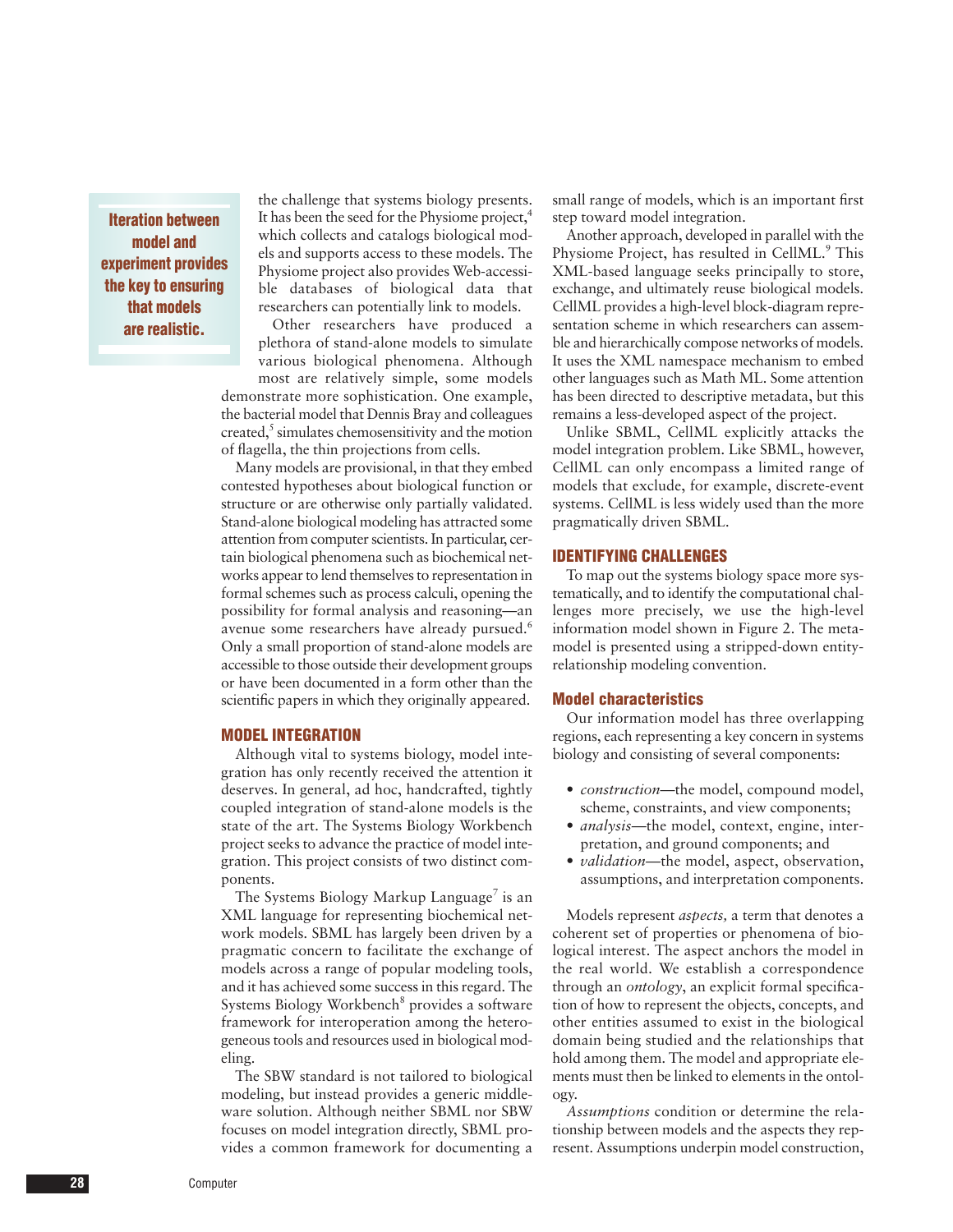

*Figure 2. Systems biology metamodel, presented using entity-relationship modeling. This model identifies key concepts in systems biology and their relationships.* 

constitute the rationale for the model, and must be precisely documented and connected to the model for it to have meaning beyond the immediate use to which it has been put.

Experimental biologists make *observations* about phenomena of biological interest. Classically, these observations are used to validate interpretations derived from models. Commonly, however, models yield interpretations that prompt further observations or, when compared with observations, question the validity of the assumptions. Researchers document the observations in the scientific literature and in data resources associated with the experiments.

One of systems biology's central challenges involves the tie between descriptions of experiments, observations, experimental data, interpretations derived from models, and assumptions. In short, systems biology cannot be viewed independently of an information management framework that embraces a significant part of the experimental life sciences.

Acquiring scientific knowledge is an inductive process in which observations that agree with a model add to our confidence that it provides a good reflection of the system it describes. Thus, validation is a more troubled concept because it involves a matter of degree rather than certainty.

In principle, refutation is much simpler, but researchers must take care when deciding how best to modify the model to account for a disagreement between a previous version and observation. Many believe that in these circumstances modeling becomes most useful for developing scientific understanding. If we put our best scientific understanding into a model, and it does not fit the data,

it suggests that our understanding is incomplete. This can be a powerful guide to new theories and experiments.

Models, once instantiated, yield *interpretations* through analysis. This can be a dynamic simulation process or a static mathematical reasoning process. The engine that both encompasses and executes a model determines the analytic process. Researchers can analyze the same model in many different ways using different procedures. The engine thus conditions an interpretation. We must precisely specify the engine to anchor the interpretation. In short, defining the model is insufficient we must define how we use the model. Analysis can require significant computational resources.

*Context* is the data required to produce a model instance—it is the input to the model. Researchers could derive a context from observation, as in the straightforward case where experimental results provide a *ground* for data supplied to a model. In an alternative and somewhat more complex case, one model yields interpretations that constitute the context for another model. From an informational standpoint, we need to track the contexts supplied to the model and associate them with the interpretations to which they correspond. To maintain validation integrity, we must also track the context elements through their grounds.

Models are constructed in different languages, or *representation schemes*, each appropriate to the expression of and reasoning about different sets of properties. No universal language for systems biology can capture the many different phenomena we seek to explore.

We present these schemes through *views* defined as projections on the underlying scheme.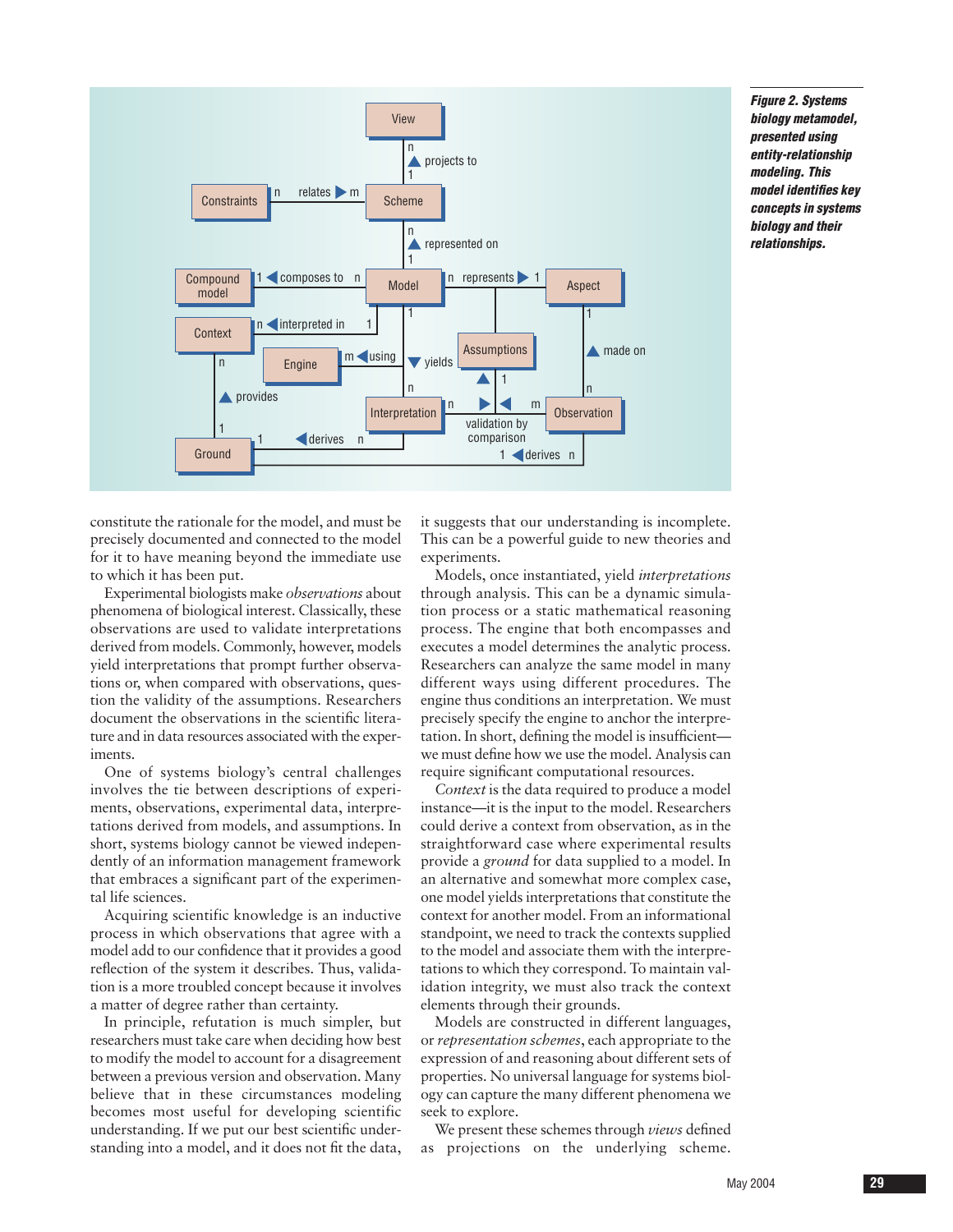**Computer scientists have developed techniques that can extend the schemes used in systems biology.**

Modeling schemes relate to each other through *constraints* that define what it means for models in these schemes to be consistent with each other. Most schemes for modeling in the large provide a compositional mechanism that researchers can use to compose models and construct larger-scale *compound models*.

#### **Modeling challenges**

We are faced with three challenges:

- defining and managing the views, languages, and constraints;
- providing the means for checking the constraints and devising modeling schemes with sound compositional mechanisms; and
- managing models that may not be consistent with each other, either across schemes or across scales.

There is ample scope to extend the range of modeling schemes used in systems biology. Computer scientists have developed an extensive arsenal of formal modeling techniques that can be usefully employed here.

This complex picture excludes two key dimensions, however. Models may be produced in different versions over time and by different teams. Disagreements can arise and observations can be contested. Different researchers may generate models in different versions and configurations.

These unpredictable factors mean that systems biology is unlikely to produce a set of canonical models. Rather, a complex ecology of models embedded within a framework that enables debate and collaboration among contributors will arise. Ultimately, our objective might include individualized models that account for variations in physiology, rather than generic models of biological phenomena.

#### **MODELING THE LIVER**

As a first step in crafting a meaningful research agenda, we need further convincing exemplars of systems biology of the general type of the heart model. Such examples will necessarily be restricted in scope and scale. Ideally, however, they will be more explicitly engineered, with some systematic modularity and separation of concerns among component models. These models can then act as test beds for the broader conception of systems biology and for the information management frameworks that must accompany it.

The UK Department of Trade & Industry is supporting high-adventure science Beacon projects that offer the possibility of advances with significant industrial potential. One such project at University College London focuses on producing a physiological model of the human liver that is integrated across scales.10 The project brings together physiologists and experimental life scientists, engineers with expertise in systems modeling, applied mathematicians with an interest in integrating models across differing temporal and spatial scales, and computer scientists who can build and deploy the information management and computational infrastructure.

The liver has been selected as an exemplar of systems biology because it is medically important and has a relatively homogeneous structure. Primarily a chemical system, the liver offers a more challenging subject than electromechanical organs such as the heart. Electromechanical systems have a long history of quantitative description and modeling, and research in this area is comparatively advanced. Several ongoing efforts also seek to build in vitro livers, artificial organs that patients recovering from liver damage can use. Researchers could use models to understand and overcome some of the problems experienced by those who build such livers.

The human liver has three principal functions:

- storing materials for release into the blood stream when needed;
- synthesizing proteins and peptides from amino acids; and
- detoxifying the system by breaking down harmful materials such as alcohol, which are then excreted.

Examining an example of the first function—glucose release from the hepatocytes, liver cells, in response to circulating adrenaline or glucagon helps illustrate current work on systems biology.

Adrenaline triggers the classic fight-or-flight response to stress. Glucagon contributes to the homeostatic control of blood glucose. Both these systems are compromised in diabetes when the cellular uptake of glucose, driven by insulin, is defective.

Both adrenaline and glucagon activate the same intracellular mechanisms: These hormones, circulating in the bloodstream, bind to specific receptors on the hepatocyte's membrane. As a result, ion channels—specialized protein molecules that let specific ions enter or leave cells—open in the membrane. Calcium enters the cell through these channels, raising the concentration of calcium in the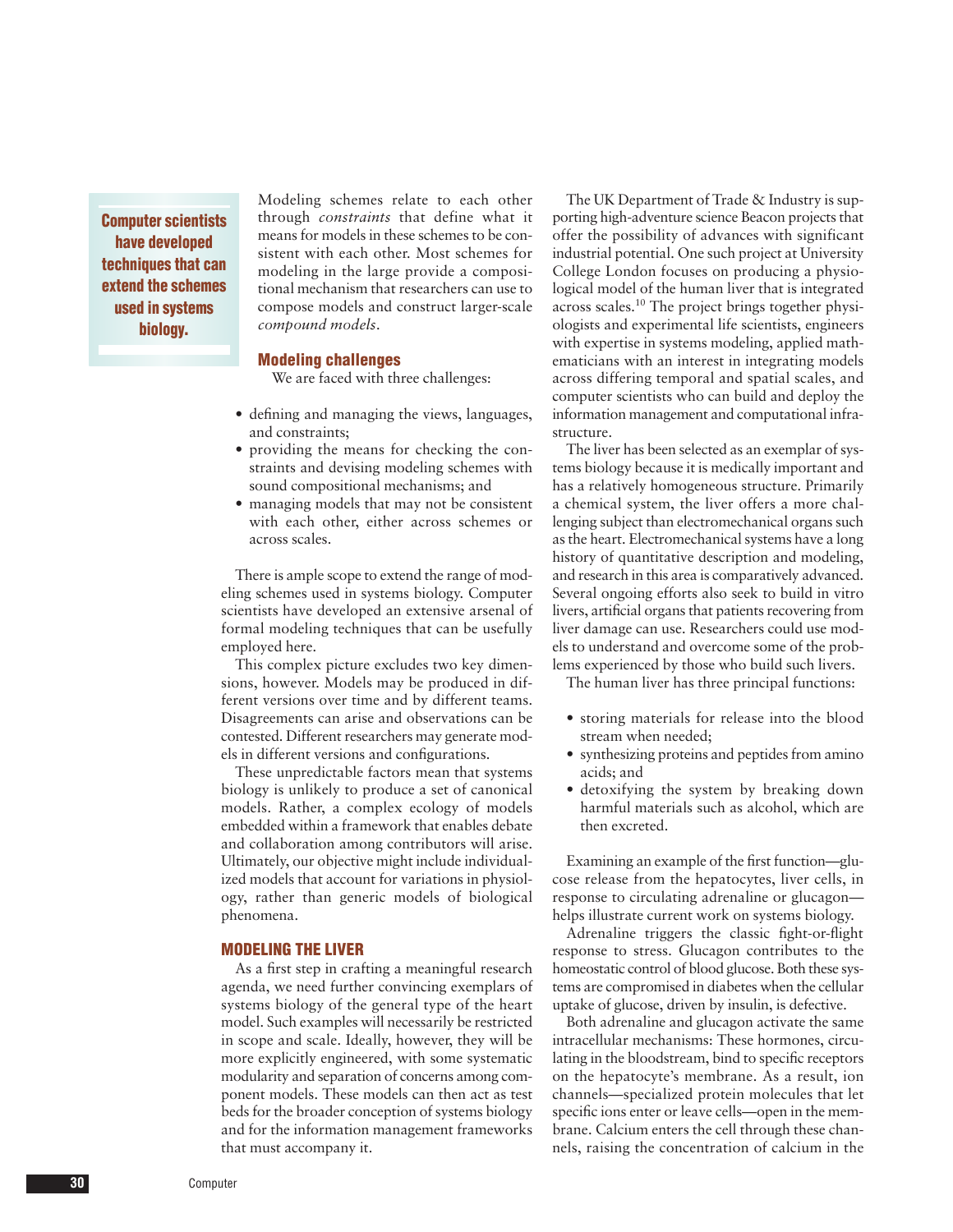cytoplasm—that is, the cellular material located within the cell membrane but outside the nucleus.

The binding of adrenaline or glucagon to receptors simultaneously activates linked G-proteins and initiates a chain reaction within the cell, releasing calcium and causing an increase in cytoplasmic calcium. At different concentrations, calcium both stimulates and inhibits calcium release from stores, causing cytoplasmic calcium levels to oscillate. The increase in calcium also mobilizes glucose release from glycogen, the stored form of glucose, which leaves the cell on glucose transporters.

This abbreviated description shows the complexity of the dynamic relationships involved in a relatively straightforward physiological process. Researchers can construct models of each of these subprocesses, such as G-protein activation or cytoplasmic calcium oscillation, in isolation. Typically, researchers model these subprocesses as ordinary differential equations, although certain processes appear to lend themselves to discrete event modeling.

The processes have, in this case, been well studied experimentally. Thus, researchers can relate the parameters that constitute the context systematically to values in the literature. Ideally, this should be done using a mediating ontology. Several significant projects are constructing such ontologies for human physiology, including, for example, the Digital Anatomist Foundational Model.<sup>11</sup> The richer ontologies developed for genetic and bioinformatic work, such as the Gene Ontology, $^{12}$  can also be useful for cell physiological work.

We must, however, look carefully at the reliability of the experimental data when selecting the parameters to use with the model. Assuming homogeneous models of the subprocesses, we can connect them to build a detailed model of the entire network. Representational heterogeneity naturally makes this more difficult. The resulting model can be investigated numerically by varying its context.

Alongside this model, we can build a simplified model. To make the system piecewise linear, we assume that ion channel opening, protein activation, and so on behave as perfect switches. The simplified system is biologically unrealistic, and many features, such as the shape or period of oscillations, are lost. Some features are retained, however, and we can use algebraic analysis to develop an understanding of the system. For example, we can learn how certain elements of the context control specific features of the system's behavior. Even in the absence of analytical results, a model simple enough to hold in the human mind provides a useful tool for understanding and as a comparator to the fuller, more unwieldy model.

Both the detailed and simplified models are constructed and analyzed using standard tools for scientific modeling, which must be wrapped to support model integration. They also must be connected to standard scientific visualizations, such as graphs or more sophisticated animated views.

We intend to take modeling of this system much further. An immediate extension will incorporate the homeostatic activation of glucose release through glucagon receptors. We could, for example, build models of gap junctions, which are constructed from *connexins,* membrane-inserted proteins that bridge the space between cells and provide direct channels through which the cytoplasm of one cell communicates with that of adjacent cells.

We could use this model to link more than one cell and scale up to multicellular models. Another approach to the scaling issue would consider the effects that signaling molecules have on gene expression by acting as transcription factors—proteins that bind to regulatory regions—thus moving down to the molecular machinery.

#### **MODELING STRATEGIES**

Representing all aspects of a biological system in the smallest conceivable detail is infeasible, even when the data is available. We cannot and need not recreate the world as an isomorphic in silico image of itself. Therefore, judicious simplification will drive the art of systems biology. This is particularly true when trying to link different processes at different spatial or temporal scales, such as gene and protein networks.

#### **Simplification**

Selecting the appropriate simplification will depend on the topic being researched. For example, to represent biochemical networks that involve many different proteins, we could model the interactions between proteins as simple stimulusresponse functions. Alternatively, we could choose to focus on a few proteins and model the extremely complex transformational processes between them in great detail.

Model simplification has at least three facets:

• *Choosing a modeling scheme.* The scheme must provide sufficient descriptive fidelity, flexibility when linking to other models, contextualization in terms of known or obtainable data, and reasonable ease of interpretation.

**Judicious simplification will drive the art of systems biology.**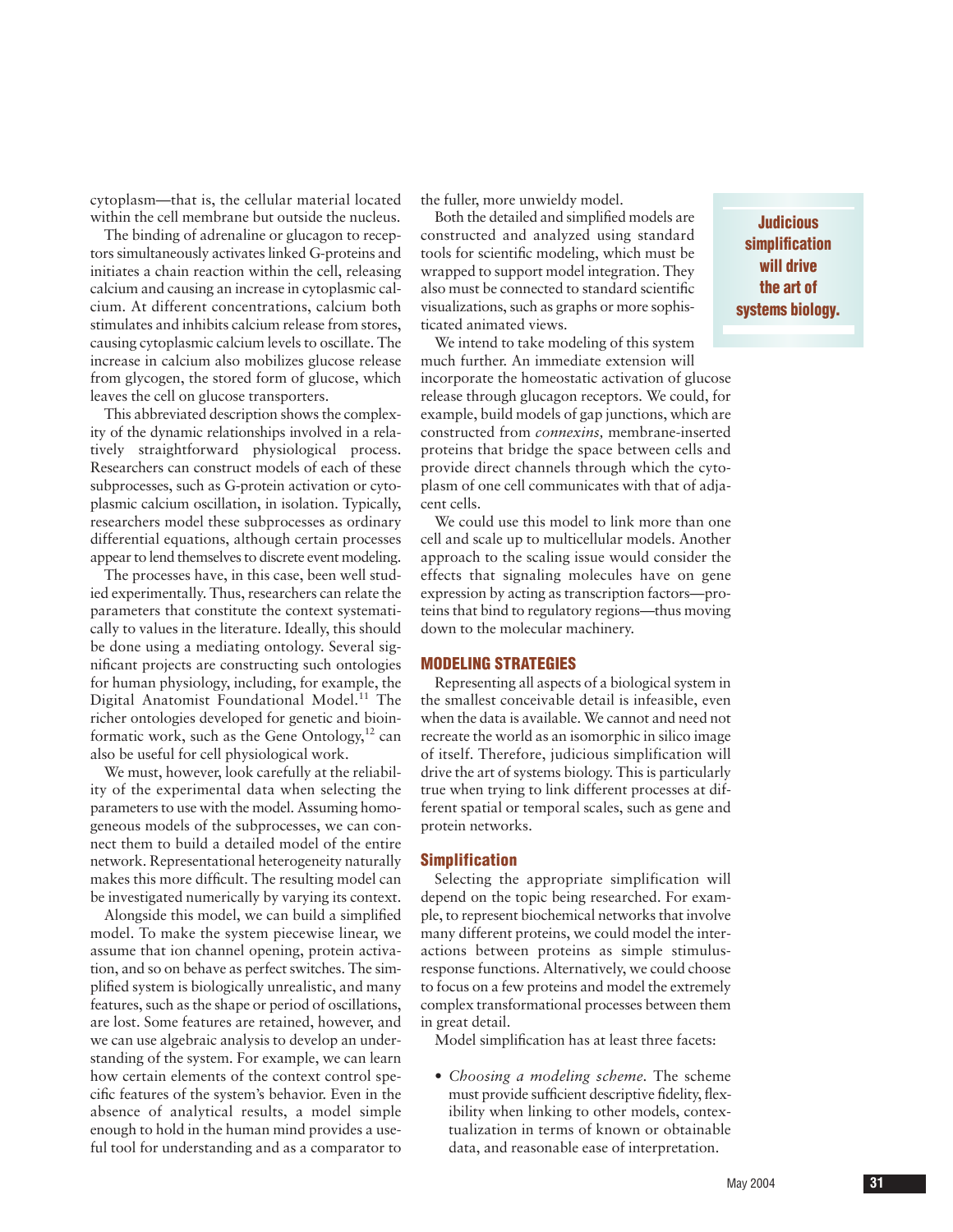

*Figure 3. Taxonomic framework for modeling schemes. The framework contrasts modeling schemes based on different principles, such as spatial and temporal parameters.*

- *Choosing a level of detail.* The choice of level of detail within a given representation determines how many links in a signaling pathway to represent explicitly, if and how to model space, and the dominant timescale.
- *Determining sensitivity.* A useful simplification scheme must have robust context and interpretation. The model must include the backbone elements that give robustness to the real biological system.

Some of these issues can be clarified by thinking about the interpretation obtained from the simplified model of calcium oscillations with square waves. One value of this model derives from its position at the extreme end of a continuum of models with Hill-function response functions, all of which behave with qualitative similarity. Thus, the models represent a continuum, only one of which provides a true representation of the real world.

That all these models behave qualitatively in the same way tells us that, in some sense, the detail of the real-world response may be incidental: There may be recognizable and potentially real worlds in which calcium oscillations differ. Thus, some perfectly feasible creature may have square calcium waves.

We can therefore attribute the human wave shape to some kind of fine tuning. We must determine how strenuously we should chase this kind of finescale effect, rather than being content with more robust, qualitative phenomena. Deciding which behaviors a model must reproduce can be difficult. This is, in our experience, an area where researchers from different backgrounds often disagree strongly.

#### **Construction**

Function can be an important guide for model construction and interpretation. That is, we know roughly what a liver is for. With other study subjects, however, this may not be the case. At the fine grain in biological systems, we can observe phenomena whose function we do not understand. In a deep sense, these phenomena may not be "for" anything—there is no logic to evolution. If we don't know which phenomena are central and which incidental, assessing the model's validity becomes extremely difficult.

In many cases, we must model both the physiological process and the experimental protocol. For example, we conducted an experiment that, when taken at face value, seemed to refute an assumption underpinning a model of protein production by cells. This, however, turned out to be true only if we interpreted the model in the most naive way. It is not always clear just what an experiment does and does not tell us about a model. More sophisticated interpretations, involving the explicit representation of stochastic effects, offer a means for analyzing the laboratory experiment and its predicted result while remaining compatible with the original hypothesis.

#### **Integration**

Our framework represents the relationships between models in different schemes in terms of constraints that define what it means if those models are consistent when we place them in conjunction with each other. Expressing these constraints, or understanding how the models relate, poses many difficulties when we are integrating different kinds of models. Figure 3 shows a simple taxonomic framework that contrasts modeling schemes based on different principles.

Problems arise when working with stochastic models or models formulated so that some act as discrete-time systems and others as continuous-time systems. Our strategy assumes that designing coherent collections of models is preferable to struggling to integrate fundamentally incompatible schemes. What these should be, and how they should be structured, remain open questions.

A lthough we can identify some important<br>staging posts, systems biology has, in con-<br>trast to projects that map genomes, no clear<br>end point. Models that provide thin vertical slices lthough we can identify some important staging posts, systems biology has, in contrast to projects that map genomes, no clear across scales offer one possibility. Our models of glucose release in the hepatocyte already approach cross-scale integration from gene expression through multicellular responses. Another example we are working on is fluid transport, a key part of liver physiology.

In the past five years, life scientists have identified the genes for aquaporins, the membrane water channels that control the movement of water into and out of cells. Moving from the gene through aquaporin models to bile flow would be a significant achievement.

An important staging post could be achieved by developing drug testing models that would satisfy